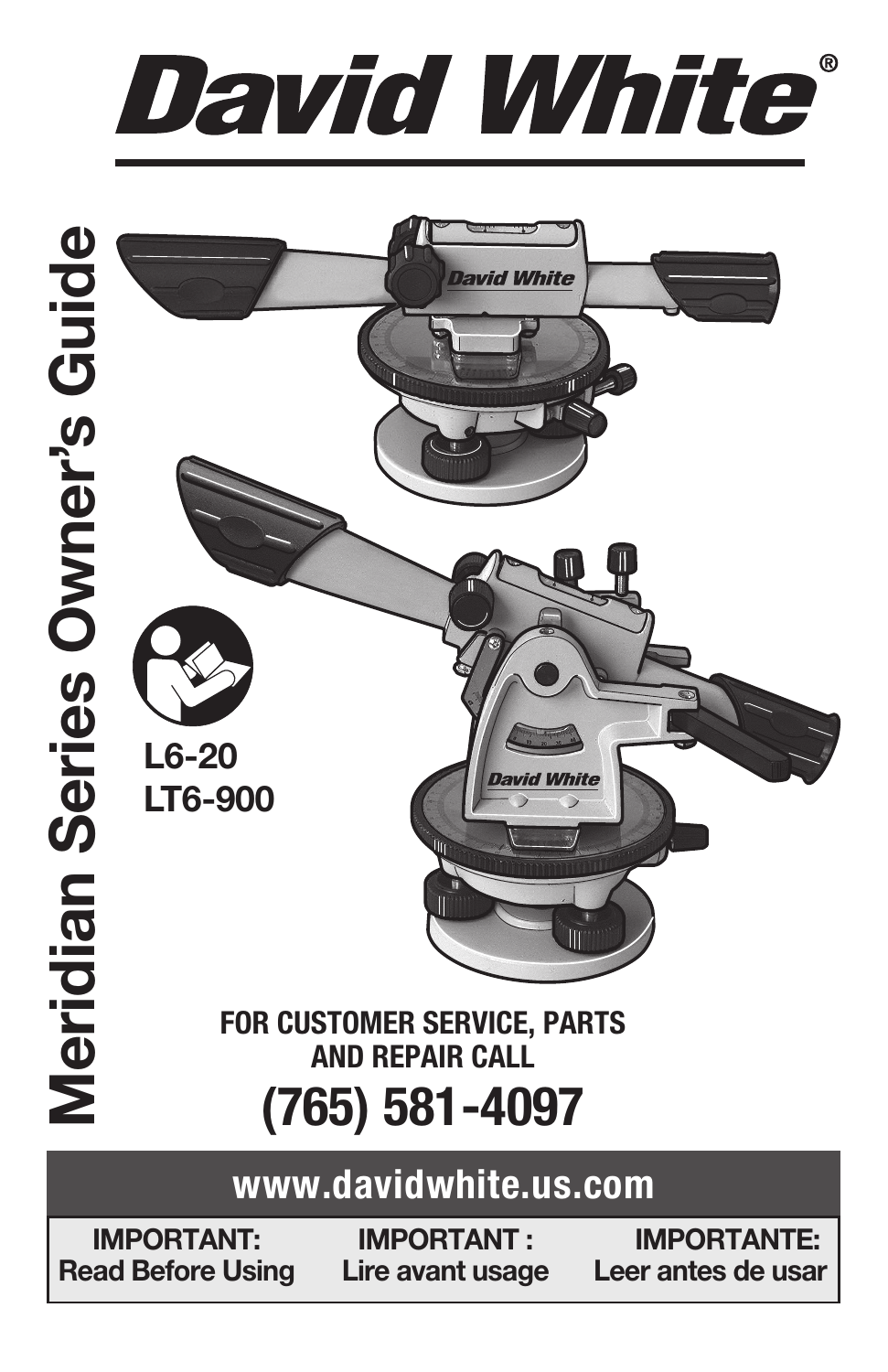# Set Your Sights On Precision and Accuracy with David White®

Congratulations! You've purchased a David White® builder/contractor optical instrument, known throughout the world for precision and accuracy.

The purpose of this user's guide is to acquaint you with your instrument, its components, safety, proper care, and handling.

Our instruments are constructed to withstand rugged field use. Like all precision instruments, however, they should be treated with reasonable care to prolong life and accuracy.

**IMPORTANT!** All instruments are adjusted when they are shipped from the factory. It is the customer's responsibility to check and to ensure instruments are adjusted prior to using.

David White<sup>®</sup> is an exclusive brand of Dave White's SitePro LLC (SitePro). SitePro is not responsible for errors caused by instruments that are out of adjustment. Contact your distributor, dealer for information on the nearest facility to check if your instrument is properly adjusted.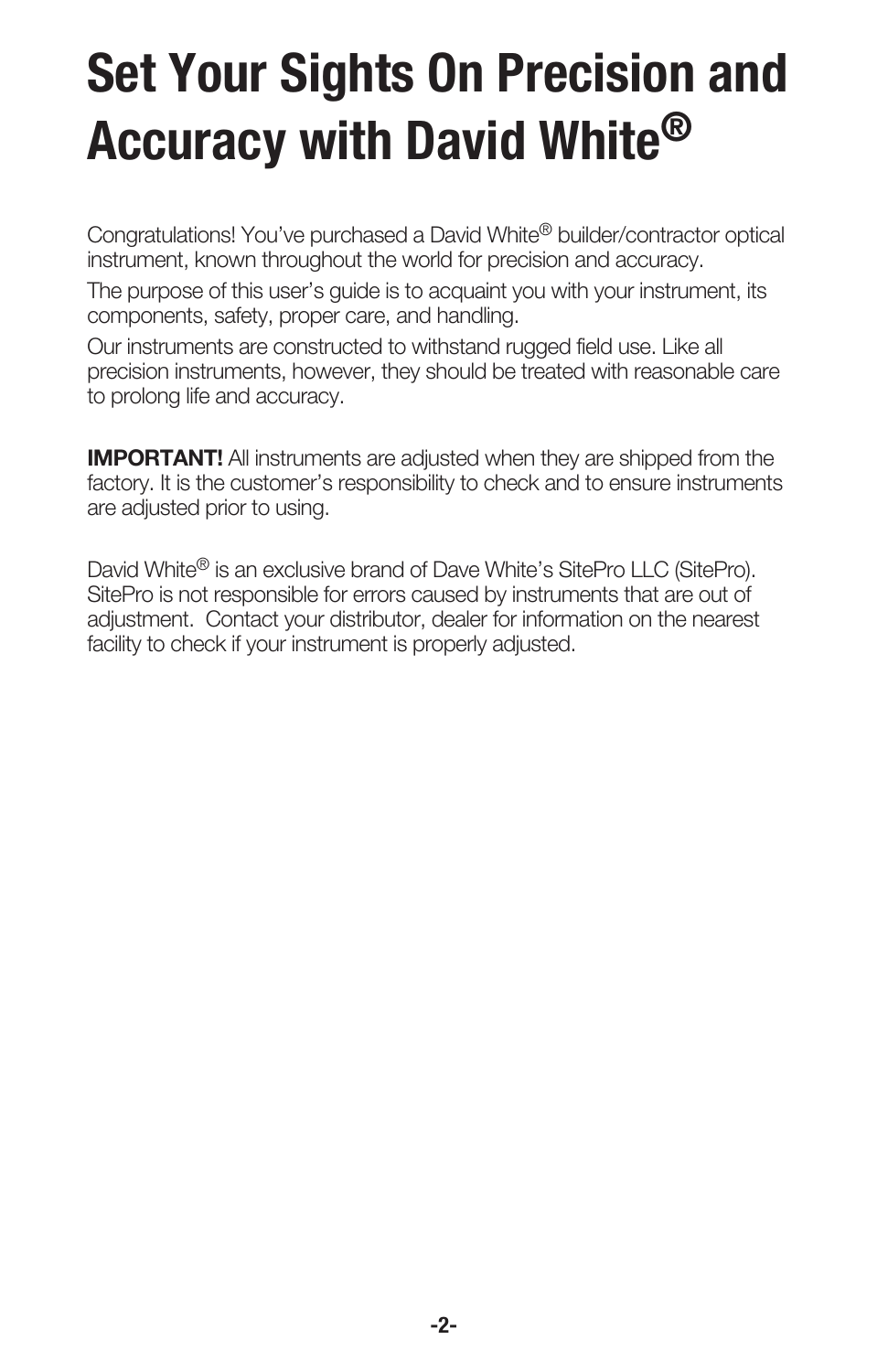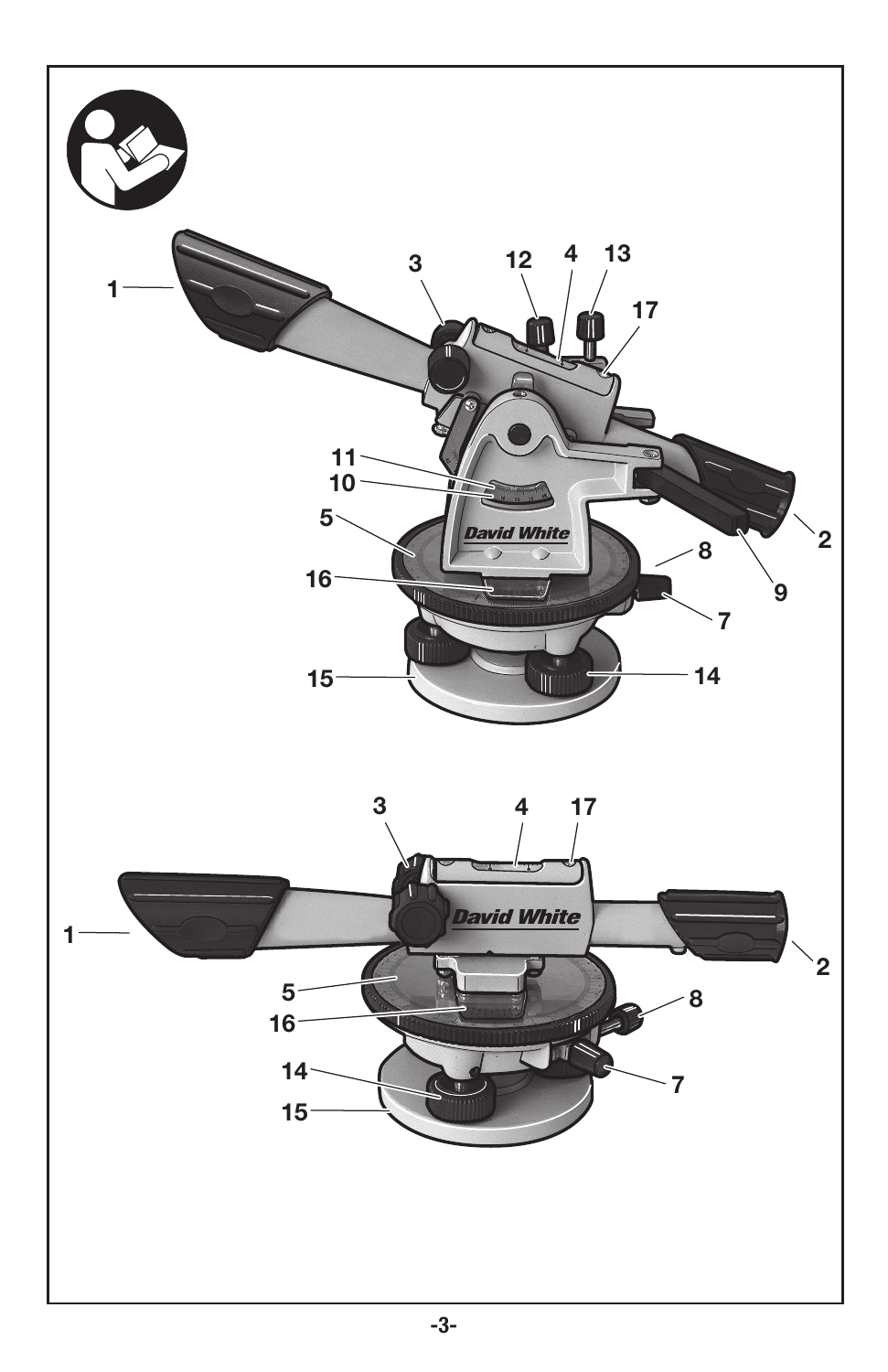# GENERAL SAFETY RULES

**A** WARNING Read all instructions. Failure to follow all instructions listed below may result in serious injury.

**WARNING** When moving a tripod-mounted instrument, handle with care. Carry only in an upright position. Do not carry over your shoulder or in a

horizontal position. Improper handling may result in instrument damage

Handle the instrument by its base when removing from the case or attaching to a tripod. Never use force on any parts of the instrument. All moving parts will turn freely and easily by hand.

Check the leveling and indication accuracy of the measuring tool each time before using and after longer transport of the measuring tool.

Protect the measuring tool against moisture and direct sun light.

Do not subject the instrument to extreme temperatures or variations in temperature. As an example, do not leave it in vehicles for long time. In case of large variations in temperature, allow the measuring tool to adjust to the ambient temperature before putting it into operation. In case of extreme temperatures or variations in temperature, the accuracy of the measuring tool can be impaired.

Avoid any impact to or dropping of the measuring tool. After severe exterior effects to the measuring tool, it is recommended to carry out an accuracy check each time before continuing to work.

Place the instrument in the provided case when transporting it over larger distances (e.g. in the car). Ensure that the instrument is correctly placed in the transport case. When placing the instrument in the case.

When carrying instrument, always remove the instrument from the tripod when transporting or carrying it at the jobsite. If the instrument must be carried on the tripod, hold the instrument as vertically as possible and keep it in front of you. Never carry the instrument horizontally over your shoulder.

When transporting instrument long distances, always place in the carrying case.

### SAVE THESE INSTRUCTIONS

# INTENDED USE

The measuring tool is intended for determining and checking precise horizontal partitions and angles. The LT6-900 is also suitable for measuring heights and distances.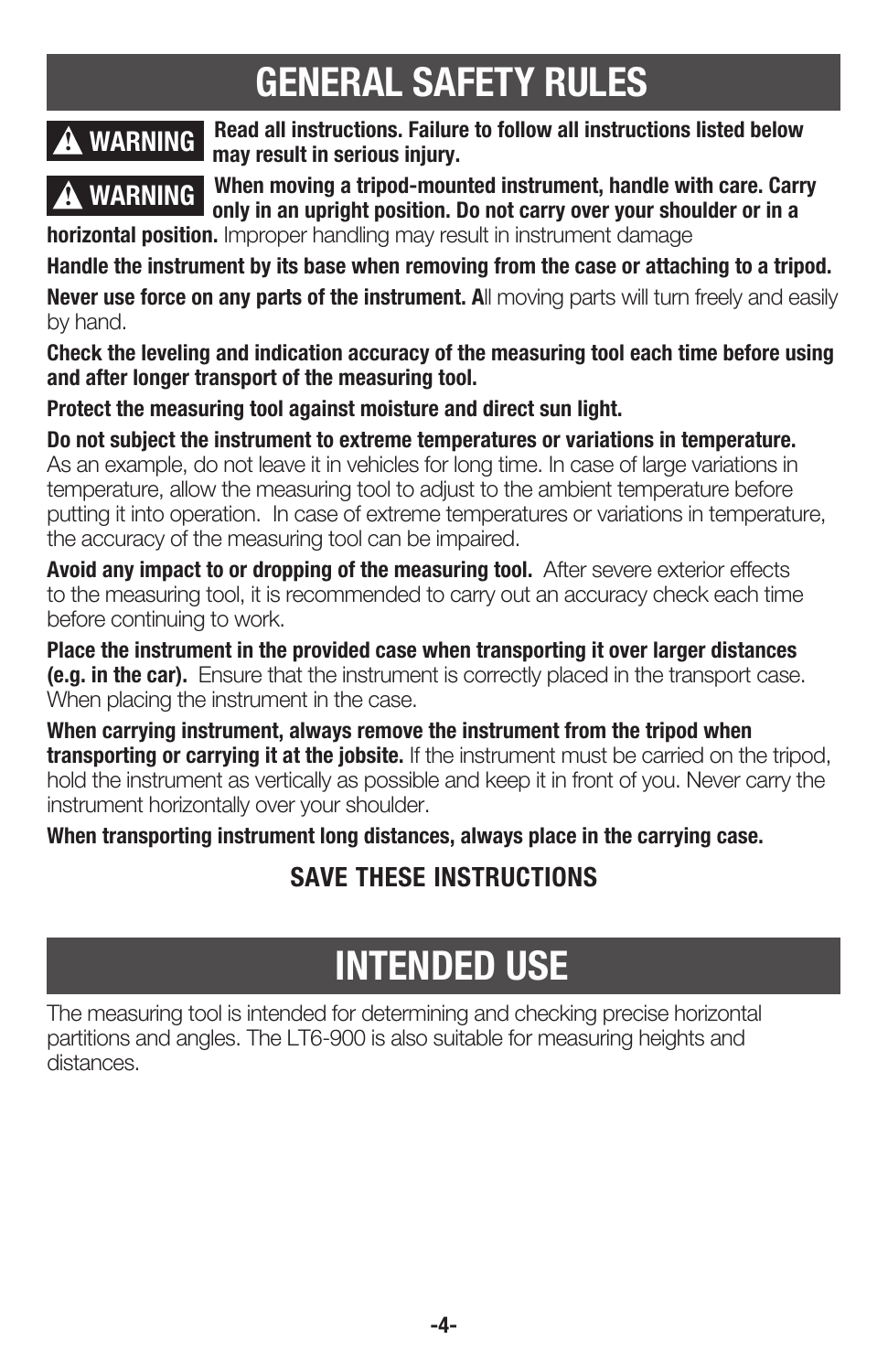# **FEATURES**

The numbering of the product features shown refers to the illustration of the measuring tool on the graphic page.

- 1. Telescope objective lens
- 2. Eyepiece
- 3. Focusing knobs
- 4. Instrument level vial
- **5.** Horizontal graduated circle
- **6.** Horizontal vernier
- 7. Horizontal clamp
- 8. Horizontal tangent
- 9. Telescope lock lever
- 10. Vertical arc
- 11. Vertical arc pointer
- 12. Vertical clamp
- 13. Vertical tangent
- 14. Three leveling screws
- 15. 5/8-11 threaded base
- 16. Horizontal vernier
- 17. Bubble Level Adjustment Screw

| <b>TECHNICAL DATA</b>      |                                    |                                  |
|----------------------------|------------------------------------|----------------------------------|
|                            | $L6-20$                            | LT6-900                          |
| <b>Accuracy</b>            | $1/4$ in at 100 ft<br>(6mm at 30m) | 1/4 in at 100 ft<br>(6mm at 30m) |
| Range                      | Up to 200 ft (60m)                 | Up to 200 ft (60m)               |
| <b>TELESCOPE</b>           |                                    |                                  |
| Magnification              | 22-power                           | 22-power                         |
| Length                     | 10.5" (26.5 cm)                    | 10.5" (26.5 cm)                  |
| Minimum Focus              | 4 ft (1.2 m)                       | 4 ft (1.2 m)                     |
| Aperture                   | $0.75"$ (19mm)                     | $0.75$ " (19 mm)                 |
| <b>Field of View</b>       | 2' @ 100' (0.6 m @ 30 m)           | 2' @ 100' (0.6 m @ 30 m)         |
| No. of Lenses              | 6                                  | 6                                |
| <b>HORIZONTAL CIRCLE</b>   |                                    |                                  |
| <b>Graduation Diameter</b> | 3.62" (92 mm)                      | 3.62" (92 mm)                    |
| Graduations                | Each 1°                            | Each 1°                          |
| <b>Numbers</b>             | Each 10°, 0-90-0°                  | Each 10°, 0-90-0°                |
| Vernier                    | Double direct to 15 min.           | Double direct to 15 min.         |
| <b>VERTICAL ARC</b>        |                                    |                                  |
| Graduations                |                                    | Each 1°                          |
| <b>Numbers</b>             |                                    | Each 10°, 45-0-45°               |
| <b>CENTER</b>              | Planar bearing                     | Planar bearing                   |
| <b>LEVEL VIAL</b>          | 10 min. per 2 mm                   | 10 min. per 2 mm                 |
| <b>WEIGHT (Instrument)</b> | 3.25 lb (1.5 kg)                   | 4.5 lb (2.0 kg)                  |
| <b>TRIPOD</b>              | 5/8-11 thread                      | 5/8-11 thread                    |
| -5-                        |                                    |                                  |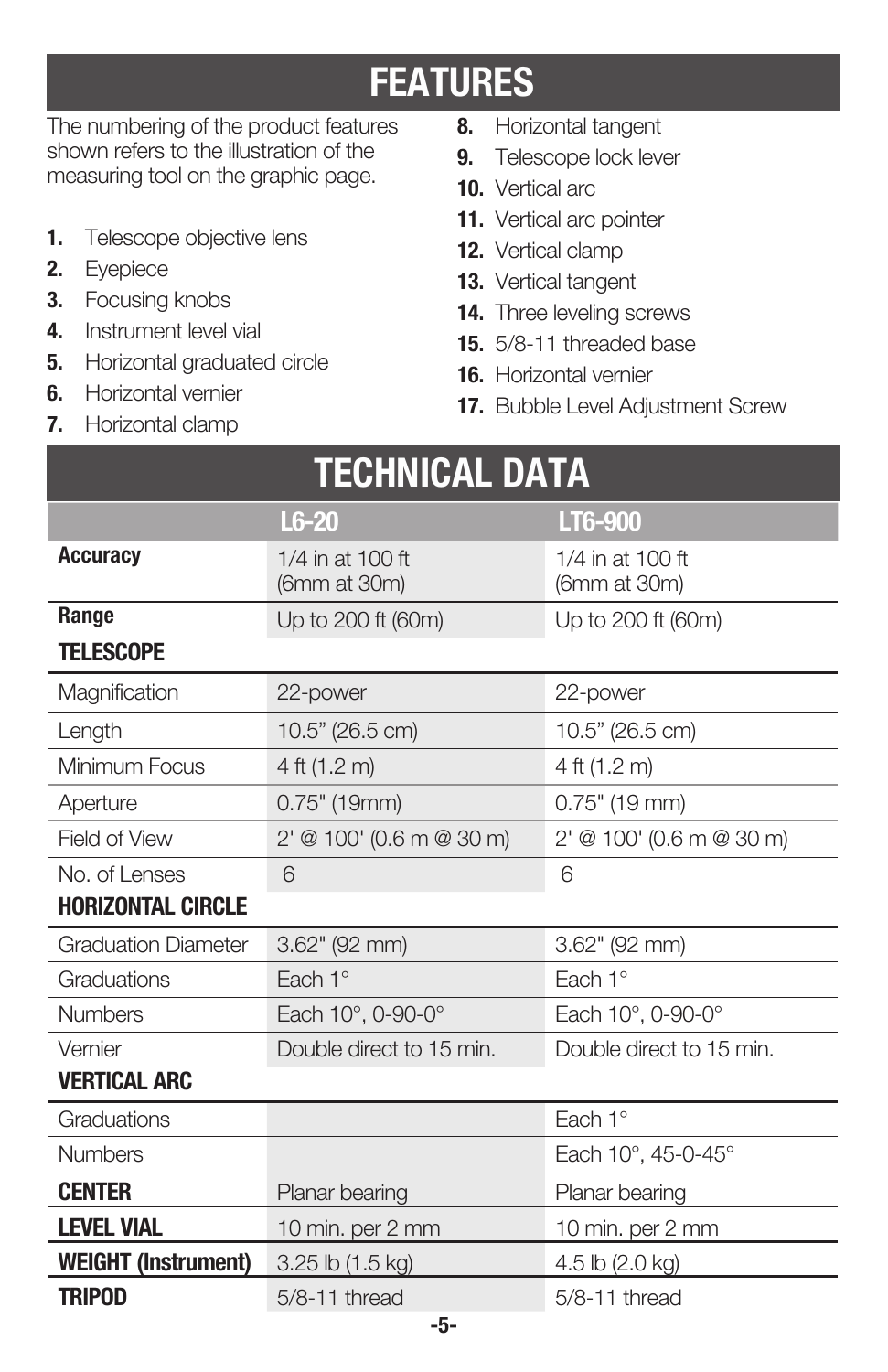# GENERAL DESCRIPTION

#### Telescope

The telescope provides a sharp image magnified 22 times. This means the object sighted appears 22 times closer than it would with the naked eye.

The telescope features a built-in sunshade which protects the objective lens 1 and reduces glare.

To focus on an object, sight through the eyepiece 2 and turn the focusing knobs 3 with either right or left hand. Cross hairs are in constant focus. All focusing is internal. The telescope does not move outward or inward as objects are focused. David White Meridian instruments use the smooth precision of a rack and pinion mechanism for focusing.

Focus range is from four feet to infinity. For closer focus, turn the knob clockwise. For farther focusing, turn counterclockwise.

#### Leveling Vial

The instrument leveling vial 4 is protected by a strong, die-cast casing, and is graduated to facilitate centering the huhhle.

#### Horizontal Circle

The horizontal circle 5 can be rotated for easy angle setting and reading and is divided in quadrants (0-90°). The circle is marked by degrees and numbered every 10 degrees.

The horizontal vernier 6 permits dividing whole degrees into fractions of 1/4° (15 minutes). Approximate horizontal sightings are held firmly in place by means of a clamp 7. Then, precise horizontal settings can be made with the tangent 8. The clamp must be hand tightened in order for the tangent to function.

#### Vertical Arc (LT6-900 Only)

The LT6-900 is a combination instrument. Its telescope moves up and down 45 degrees, and rotates 360 degrees, to measure vertical and horizontal angles.

The telescope lock lever 9 must be in a closed position when the instrument is to be used as a level; open when used as a transit for vertical sightings. It is shown in the open position.

The vertical arc 10 is divided in degrees and numbered every 10 degrees up to 45 degrees, for both upward and downward angles, and has an adjustable index pointer 11.

The vertical clamp 12 holds the telescope at a vertical angle. Fine vertical settings can be made with the vertical tangent 13. The vertical clamp must be hand tightened before the tangent will function.

#### Leveling Screws

Both instruments have three leveling screws 14 for leveling the instrument. The instrument is mounted to the tripod by screwing the tripod stud into the 5/8-11 threaded base 15.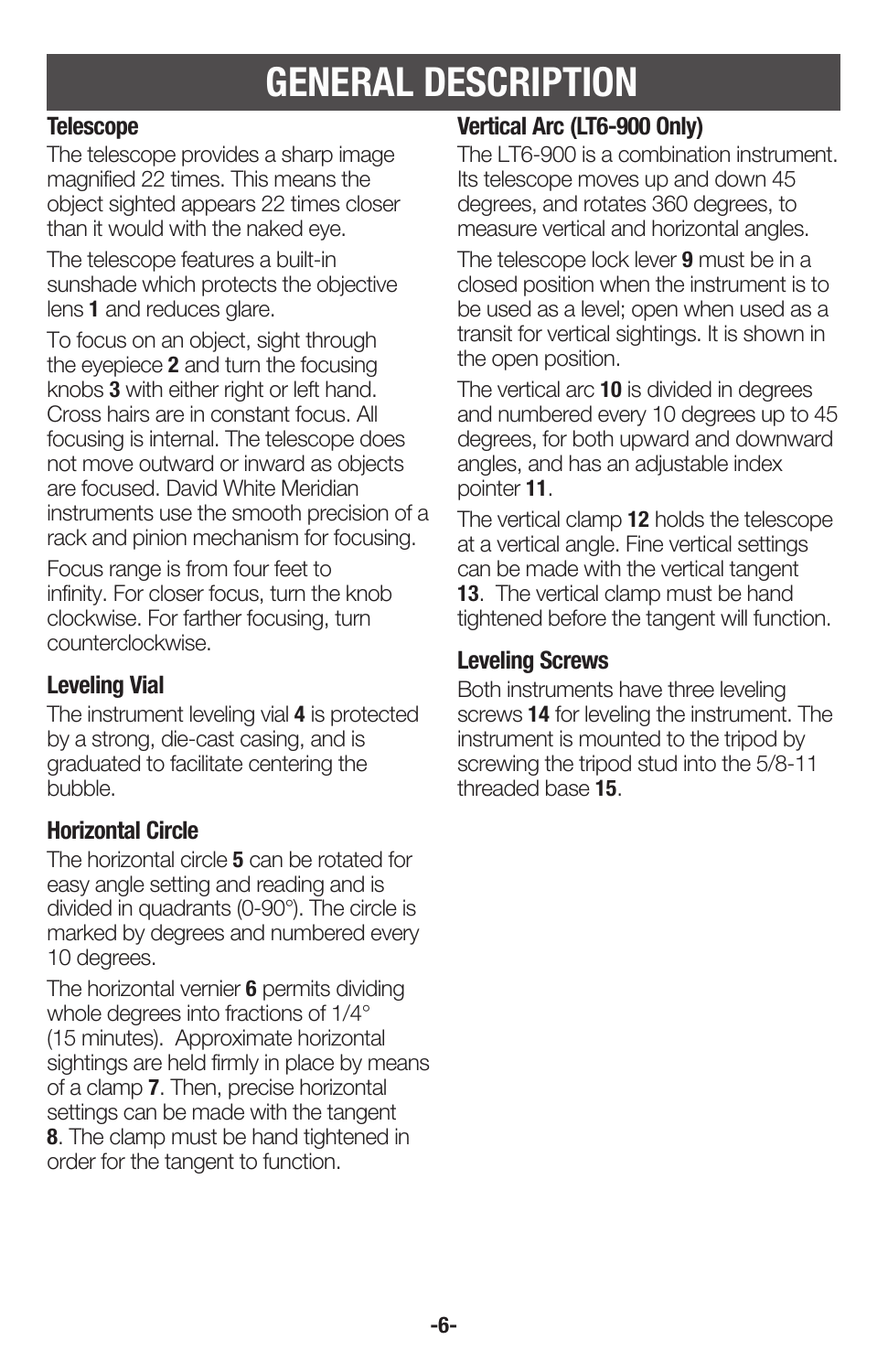# **OPERATION**

### Initial Operation



**!** WARNING Protect the instrument against moisture and

#### direct sun light.

Do not subject the instrument to extreme temperatures or variations in temperature. As an example, do not leave it in vehicles for long time. In case of large variations in temperature, allow the measuring tool to adjust to the ambient temperature before putting it into operation. In case of extreme temperatures or variations in temperature, the accuracy of the measuring tool can be impaired.

Avoid heavy impact or falling of the **instrument.** After heavy exterior impact on

the instrument, an accuracy check should always be carried out before continuing to work.

### Setting Up Instrument

**WARNING** It is important that the tripod is set up firmly. Make sure that the tripod points are well

into the ground. On paved surfaces, be sure the points hold securely.

The legs should have about a 3-1⁄2 foot spread, positioned so the top of the tripod head appears level.

If using a tripod with adjustable legs, be sure the leg clamps are securely hand tightened.

Before setting up your instrument, be sure clamps are loosened and telescope lock lever 9 (LT6-900) is in the closed position.

Attach the instrument to the tripod securely, hand tightening the instrument base to the 5/8-11 tripod head.

### Setting Up Over a Point

#### **WARNING** Never use force on any parts of the instrument.

All moving parts will turn freely and easily by hand.

Hang the plumb bob, attach cord to the plumb bob hook of the tripod.

Move the tripod and instrument over the approximate point. (Be sure the tripod is set up firmly again. Loosen leveling screws and shift the instrument laterally until the instrument is positioned directly over the point.

If necessary, the instrument can be shifted by loosening the tripod center stud and sliding the instrument from side to side for proper positioning.

#### Leveling the Instrument

Set the instrument leveling screws. Turn down the leveling screws until firm contact is made with the instrument base.

**CAUTION** Do not overtighten the leveling screws. It is very possible to overtighten the leveling screws. Only a firm contact between the screws and the base is necessary. If the instrument shifts on the base, turn down the screw more firmly by hand.

Leveling the instrument so the vial bubble remains centered through a 360° rotation of the telescope is the most important operation in preparing to use your instrument.

#### When leveling your instrument, be sure not to touch the tripod. Follow these instructions carefully.

Again, be sure telescope lock lever 9 (LT6-900) is in the closed position.

Line up the telescope so that it is directly over a pair of leveling screws.



Grasp these two leveling screws (A and **B**) with the thumb and forefinger of each hand.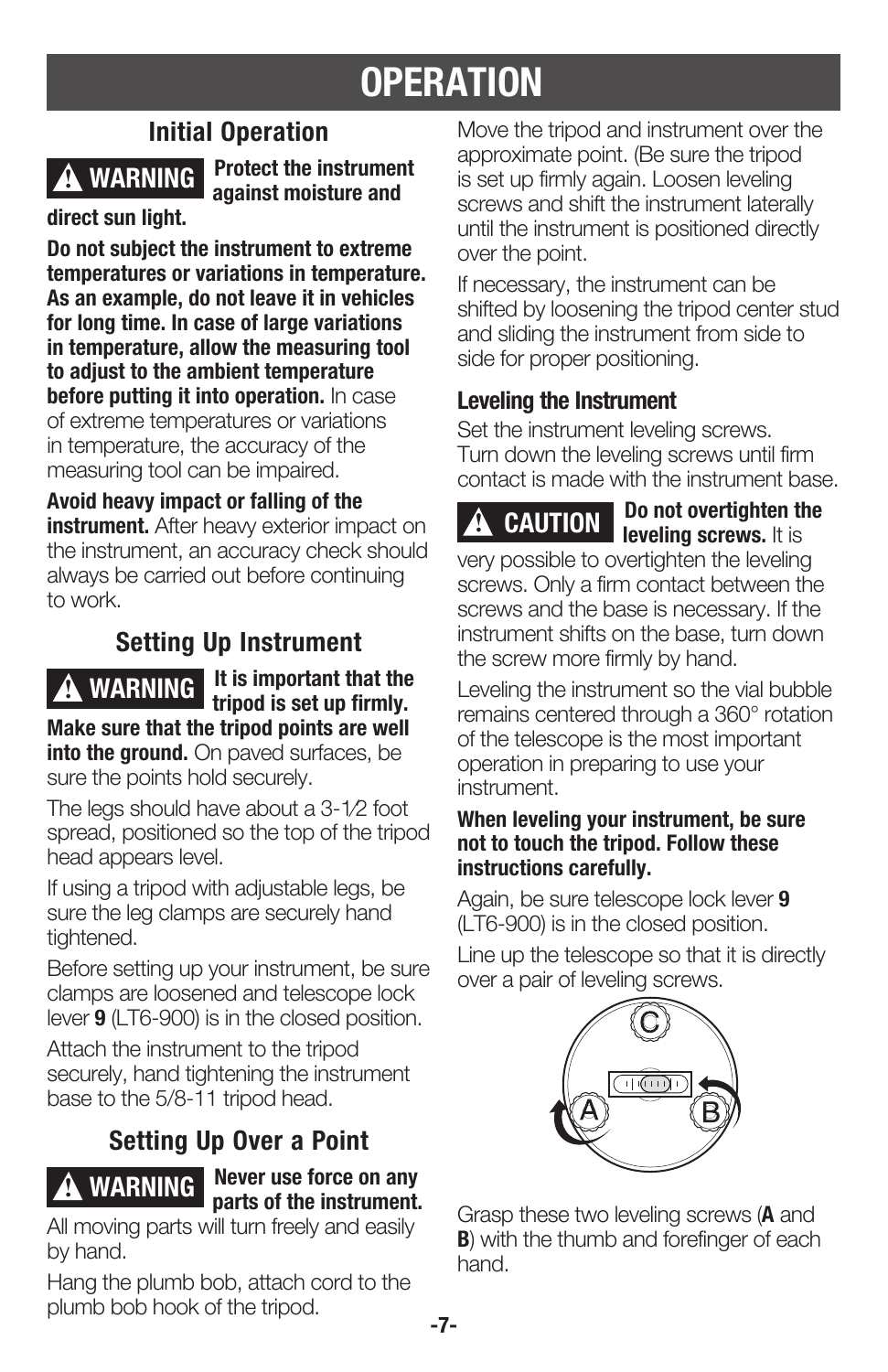Turn both screws at the same time  $by$ moving your thumbs toward each other or away from each other, until the bubble is centered.

When the bubble is centered, rotate the telescope 90 degrees over the leveling screw (C) and turn the screw until the bubble is again centered.



Shift back to the original position and check the level. Make minor adjustments with leveling screws if necessary.

#### Final Level Check

Rotate the instrument 180° so the vial is reversed. If the bubble will not center when reversed, follow adjustment procedure outlined under "Bubble Adiustments."

### Bubble Vial Adjustment

#### Bubble adjustments must be correct if proper results are to be obtained using the instrument.

If the telescope bubble does not remain centered after having leveled the instrument, and reversed the telescope end for end (180°) the need for adjustment is indicated. Use a screwdriver.



With the bubble level adjustment screw 17 facing to the right of the bubble and with telescope directly in line with two of the three leveling screws, note to which side the bubble is off.



If to the left, loosen screw **A** very slightly to remove ONE-HALF the error. Remove the other half of the error with the two level screws in line with the telescope.

If the bubble is still not exactly centered, repeat the procedure.

If bubble is off to the right, tighten the bubble level adjustment screw 17. Otherwise, the procedure is identical.

### Reading the Circle and Vernier

The 360° horizontal circle **5** is divided in quadrants (0 - 90°). The circle is marked in degrees and numbered every 10 degrees. The horizontal circle **5** is referred to as the circle or degree scale. On the LT6-900 transit level, the vertical arc 10 also is a degree scale, and it is numbered every 10 degrees to 45 degrees, up and down.

For very precise readings, the instruments are equipped with a horizontal vernier 16 which divides each degree on the circle or arc into 12 equal parts of 5 minutes each. There are 60 minutes (60') in a degree.

The vernier scale 16 is read in the same direction (right or left) as you're reading the degree scale.

The following examples will explain how to read the degree and vernier scales on the circle and arc.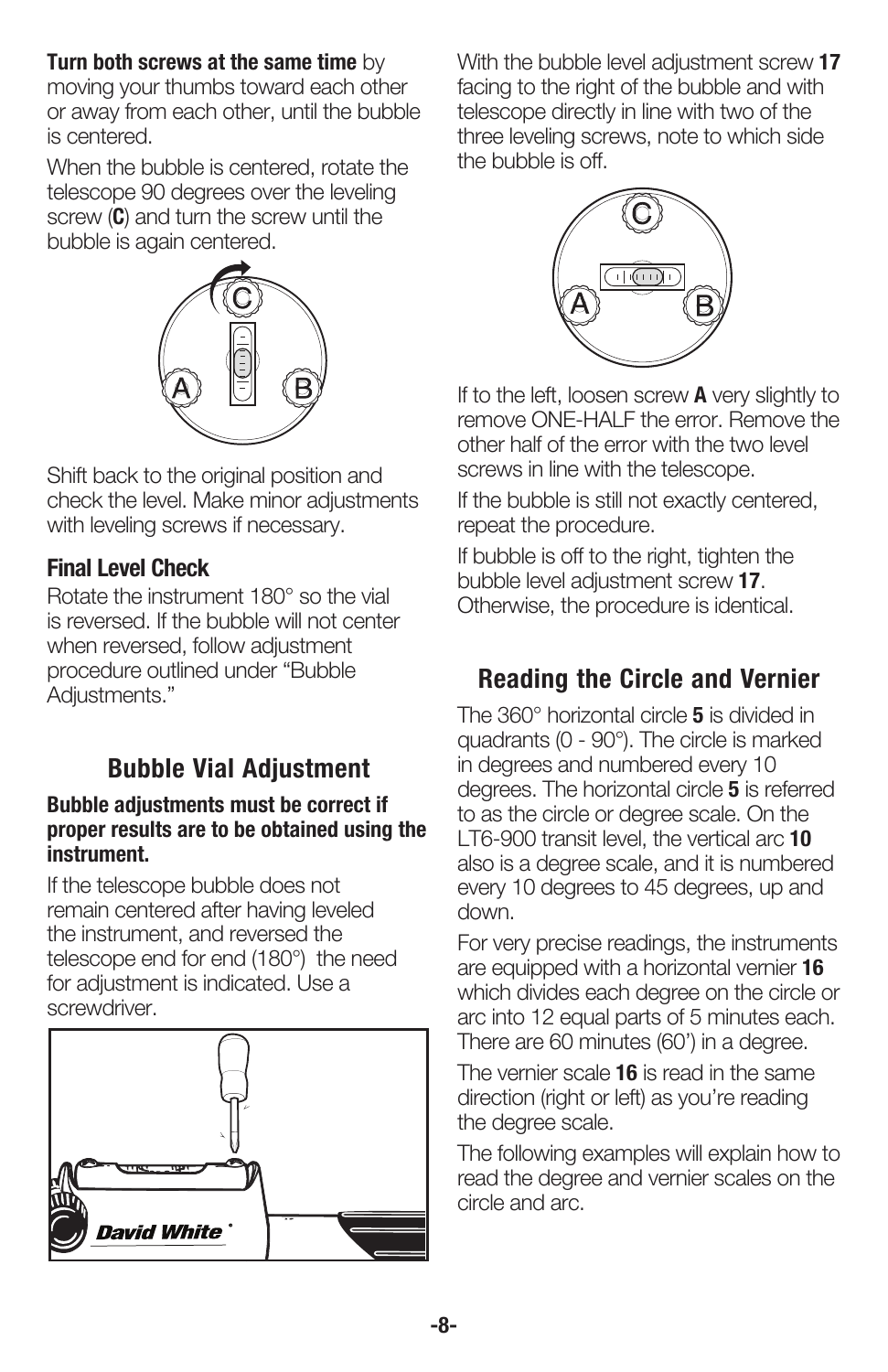#### Exact Degree Reading

The point at which 0 on the vernier scale touches the circle. If the 0 coincides exactly with a degree line on the circle, your reading will be in exact degrees.

There are no fractions of degrees, or minutes, to be added to the reading. The horizontal circle reading is 75°.



#### Fraction (Minutes) Reading

If the 0 on the vernier does not coincide exactly with a degree line, your degree reading is the line which the 0 has just passed, reading up the degree scale, plus a fraction of the next degree.

To determine the fraction, or minutes:

- Start at 0 on the vernier and read up the vernier scale (in the same direction as you're reading the degree scale) until you find a minute line that coincides exactly with a degree line.



- 75° was the last degree line passed on the circle.

Reading to the right on the vernier scale, the minute line which coincides exactly with a degree line is 45' (Reading is 75° 45').

Remember, each line on the vernier scale represents 5', so you will be reading 5', 10', etc. The circle degree scale is being read to the left.

When reading the circle degree scale to the left, read up the vernier scale in the same direction.

#### Sighting and Focusing the **Telescope**

#### Avoid touching the tripod while sighting.

- Aim the telescope 1 at the object and sight first through the notch on the top of the telescope for preliminary sighting. Look through the telescope eyepiece 2 and bring the object into focus using the focusing knob 3.
- Rotate the instrument until the crosshairs are positioned on or near the target. Tighten the horizontal clamp 7 and make final settings with the tangent fine tuning knob 8 to bring the crosshairs exactly on point.

#### When sighting through the telescope,

keep both eyes open. You will find that this eliminates squinting, will not tire your eyes and gives the best view through the telescope.

Remember to avoid touching the tripod while sighting.

#### Removing the instrument from the tripod

Loosen two adjacent leveling screws and unscrew the tripod mounting stud while holding onto the instrument.

Remove the instrument from the tripod and secure it in its protective carrying case. Loosen the vertical clamp and close the lock lever on the level-transit.

Center the telescope in the case.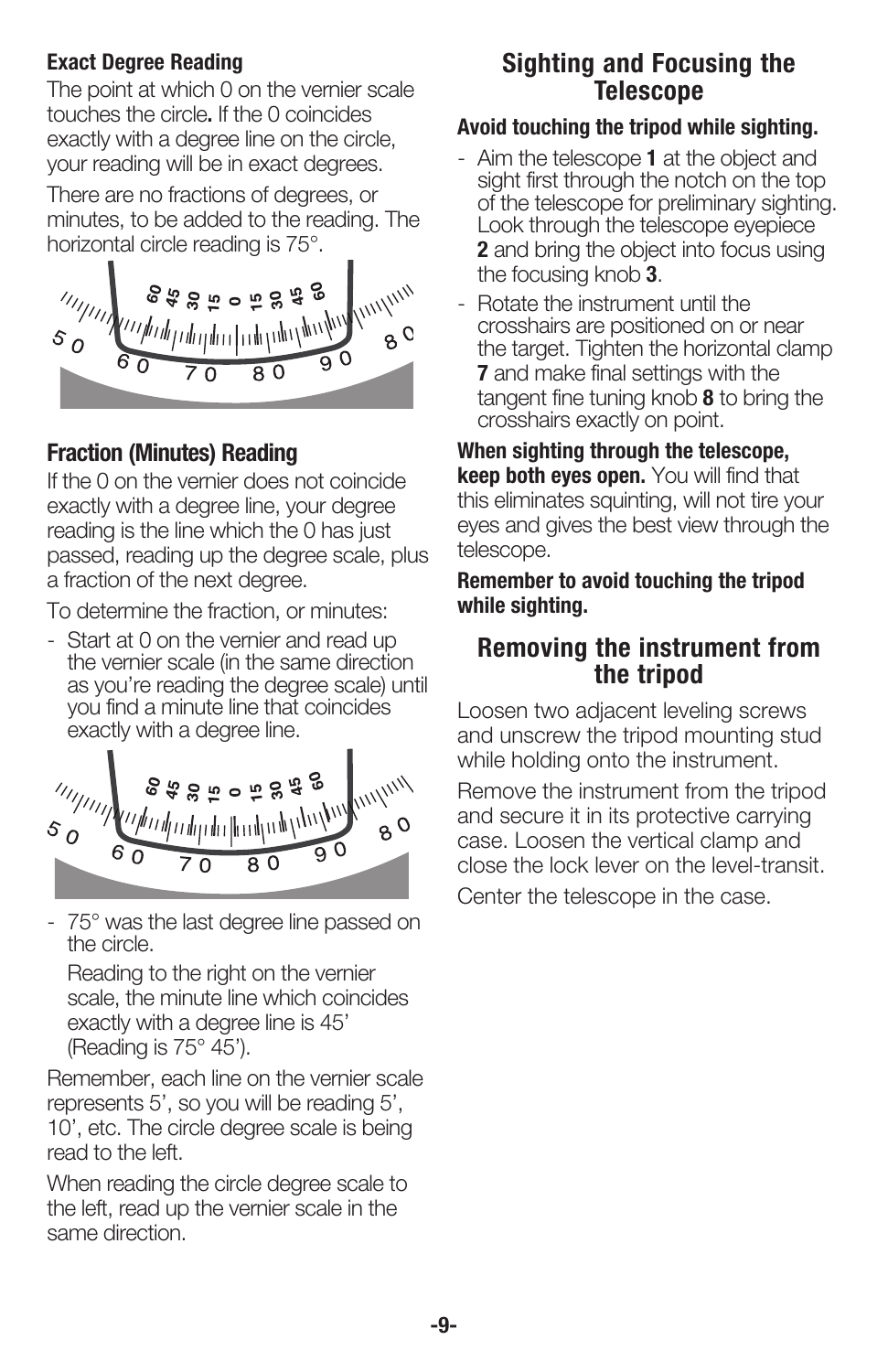# GENERAL APPLICATIONS

Levels and level-transits, as do all sighting instruments, operate on the principle that any point along a level line of sight is exactly level with any point along that line.

### Horizontal Level Applications (L6-20 and LT6-900)

The following jobs can be accurately performed with a level or level-transit used in the level position (with closed lock lever): grading for swimming pools, driveways, sidewalks, lawns, gardens; plotting contour plowing lines; laying out drainage ditches; setting fence lines; estimating cut and fill requirements; setting forms and footings; leveling walls and foundations; establishing drainage for landscaping; aligning trees and shrubs and building terraces and stone walls.

#### Determining differences in elevation

One of the main uses of levels is for measuring the differences in elevation for grading.

With the instrument leveled, we know that since the line of sight is perfectly straight. any point on that line of sight will be exactly level with any other point.



at C is 6 ft  $(2 \text{ m})$ , we know that point B is<br>4 ft  $(0.2 \text{ m})$  bigher than point C Union that The above illustration shows how exactly we can check the difference in height (or elevation) between two points. If the rod reading at **B** is 5 ft  $(1.5 \text{ m})$  and the reading 1 ft (0.3 m) higher than point **C**. Using the

same principle, you can easily check if a row of windows is straight, or a wall is level, or how much a driveway slopes.

#### Running Straight Lines with a Level

Set up the instrument over Point **A**. A bot ap the instrument over Point **B**.<br>Plumb bob should be held over Point **B**. Sight approximately on the plumb bob cord and turn the telescope so that the vertical cross hair coincides with it.



To align the intermediate points, direct the person with the leveling rod to the right or left until the rod coincides with the vertical cross hair. It is important not to move the instrument during operation.

on point **B** to be sure that the instrument After all points have been set, check back did not move.

### Determining Contour Lines

4 first level the instrument carefully. 3 45° equal level. To determine contour lines, plowing, are lines connecting points of Contour lines, such as used for contour

A sighting rod should be held at the beginning contour line about 100 feet from the instrument. Sight the rod and set a target on the rod at the point where the horizontal cross hair intersects the rod.

Then move the rod to approximately the next place where a contour line stake is to be set and move the rod up or down the slope until the line of sight through the telescope again intersects the target.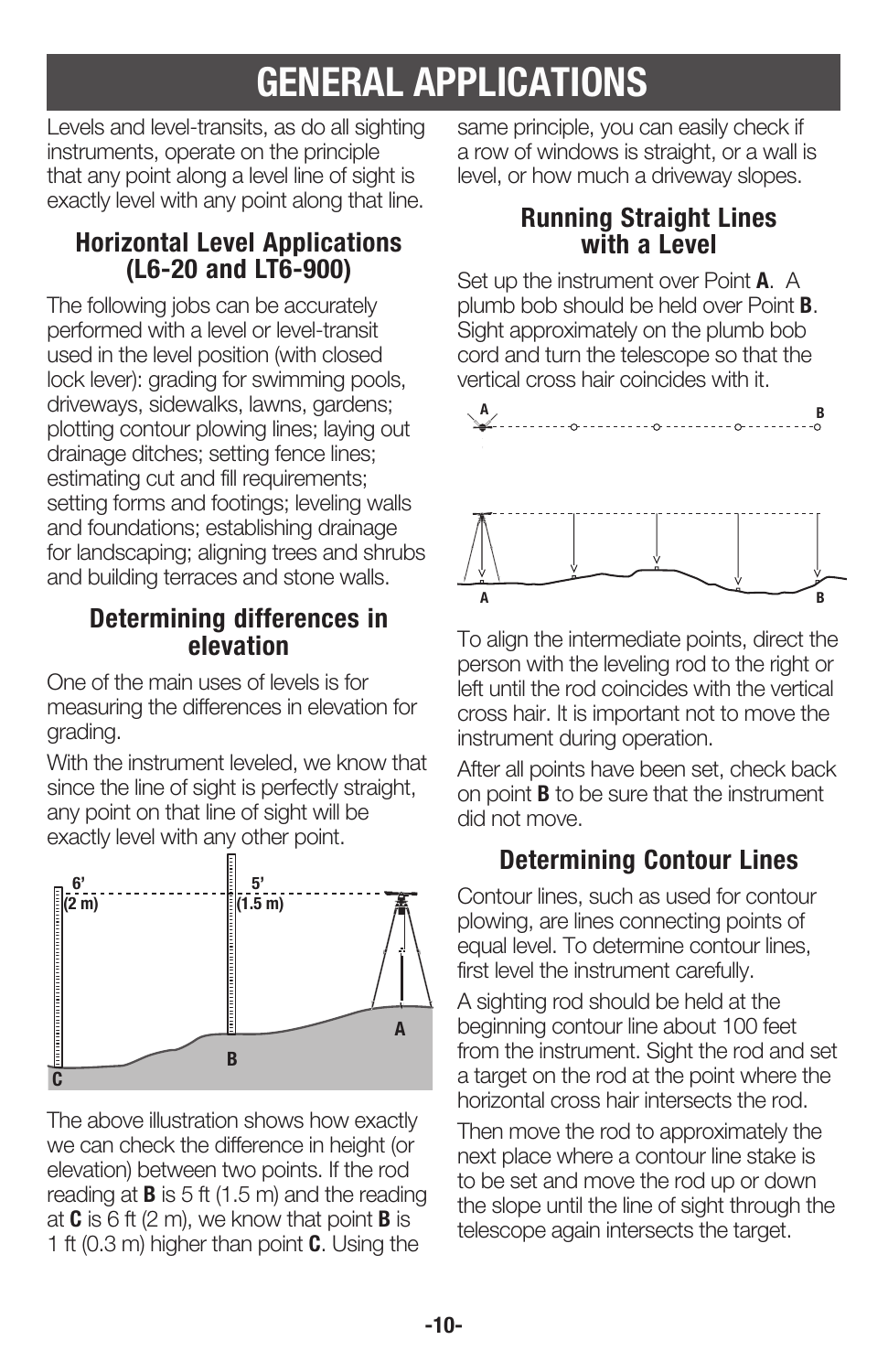This determines a second point on the contour line. This step is repeated as many times as necessary.

If the person holding the rod is moving too far from the instrument, simply hold the rod in one of the positions determined from the original instrument position and move the instrument to another convenient location along the contour.

Sight on the rod in this position and move the target up or down until it lines up instant in the line with the cross hair. The line may then be continued in the same manner as before.

### Measuring and Laying Out Angles

For measuring angles, attach a plumb bob cord to the hook on the screwdriverstyle handle of the tripod. The point of the plumb bob will then indicate a point on the ground directly below the center of the instrument and, therefore, will also indicate the center of all angles to be measured.

This point should be marked by a stake about two inches square with a tack indicating its center.

Remember, horizontal angles are always read at the vernier zero mark.



The following example simply explains how to measure angles:

- Set the instrument up at station 1. Place it so the plumb bob is directly over station 1.
- Now level the instrument as explained previously.
- Turn the telescope so that the vertical cross hair is directly in the center of the rod at station 2.
- Set the horizontal circle at zero to coincide with the vernier zero.
- Then turn the telescope to sight on station 4 and read the angle. (In this case, it would be 120 degrees.)

Move the instrument and tripod to station 2 and level exactly as before. When the instrument has been leveled, sight back to read on station 1.

- Set the horizontal circle to zero, then sight the telescope to locate station 3 and read the angle (90 degrees).
- Move the instrument and tripod to station 3 and level as before. Again, sight back to the previous station (2) and set the circle at zero.
- Turn the telescope to sight on station 4. Your angle should be 105 degrees. The same procedure is followed to measure the angle at station 4.

You can prove the accuracy of your reading by adding the four inside angles together because the total of the inside angles of a quadrangle is always 360 degrees.

To lay out an angle, proceed in the same way as in measuring an angle.

- Set the instrument at station 1, level it, and set the circle at zero.
- Swing the telescope to the desired angle and move the rod to intersect the vertical cross hairs.

This establishes your angle.

NOTE: The L6-20 and LT6-900 have horizontal verniers which read to 15-min (1/4 degree). For projects which need more accurate angle measurement for layout, we recommend using a more precise instrument with a 5-min vernier.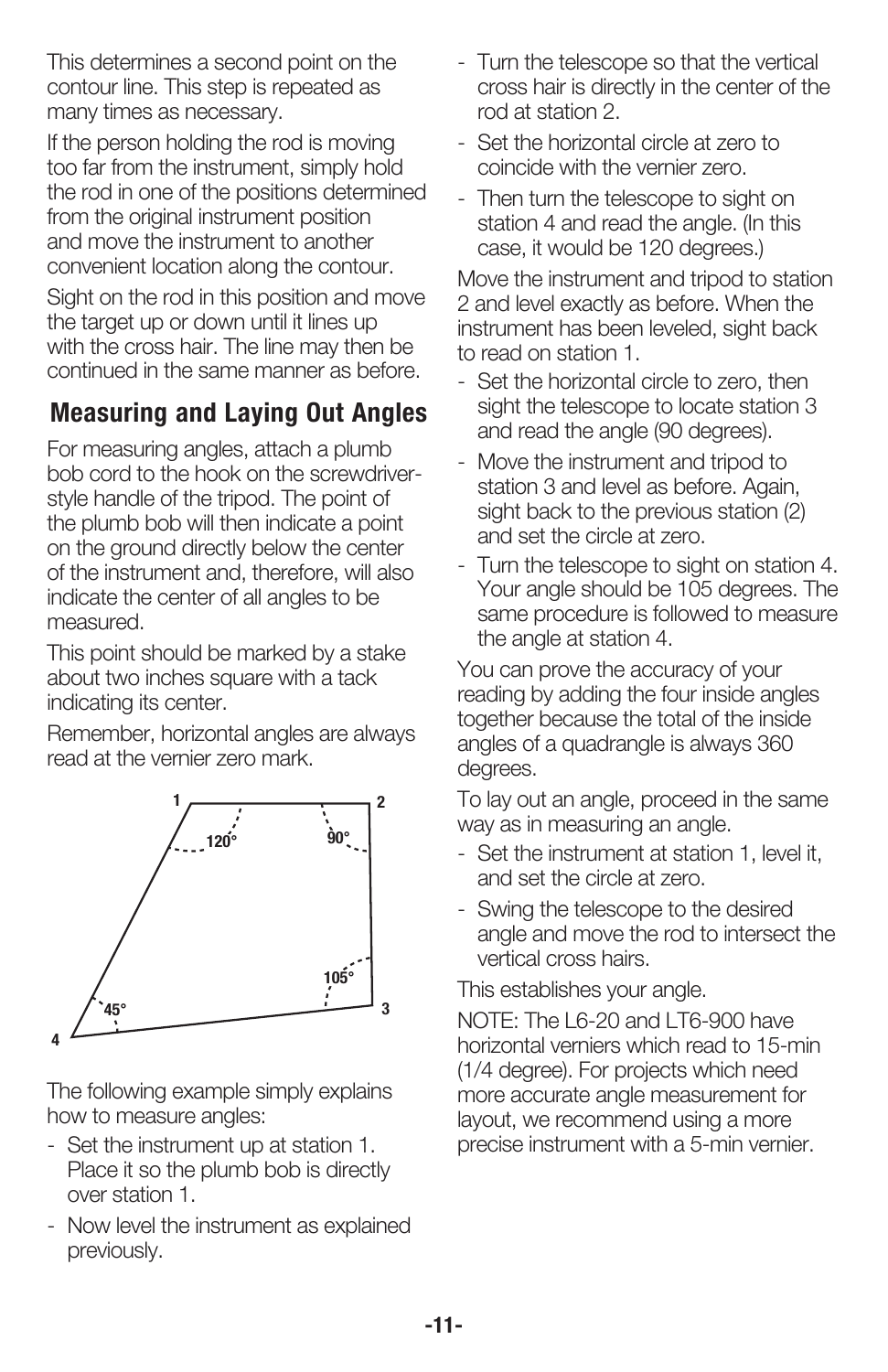### Laying Out a Swimming Pool



In the above figure,  $A-B$  is the lot line. The corner of the proposed swimming pool is **E.** Point **C** is the point where the line forming the side of the pool intersects this lot line.

> If E has not already been determined, set up and level the instrument directly over point  $C$  and line up the cross hairs on  $B$ . Set horizontal circle to zero.

Turn the telescope 90 degrees to the right. The vertical cross hair of the instrument will now cut across point E and point G. Measure the distance from the lot line to the corner of the pool, which is C-E. Also, the distance E-G is measured along this line. Place a stake at points C, E and **G**.  $\overline{1}$ 

Next set up and level the instrument directly over point **E** and line up the cross hairs on  $\mathbf G$ . Set reading to zero. Turn the telescope 90 degrees to the left to establish the line E-F. Measure out the distance and place a stake at point  $F$ . The distance,  $D$ -F, (from F to the lot line) will exactly equal **E-C** if the work is correct.

Next set up and level the instrument over point **F** and set the vertical cross hair at point E. Set reading to zero.

> Turn the telescope 90 degrees to the left to establish the line **F-H**. Measure out the distance and place a stake at point H.

### Vertical Applications (LT6-900 Only)

The following example illustrates how to The following example illustrates how that is not to all the solid and the state of the state of the state of the state of the state of the state of the state of the state of the state of the state of the state of the stat building lines, ditches, orchards, fences, F hedges, fields, etc. E

#### Running straight lines with a level-transit

(Although it is possible to run straight lines with a level, it is faster and more accurate to use a level-transit.)



To run a straight line between stakes **A** and E, position the instrument directly over A.

After you level the instrument, release the lock that holds the telescope in the level position and swing the instrument until point E is aligned with the vertical cross hair.

Tighten the horizontal clamp so the telescope can move only in a vertical plane. By pointing the telescope up or down, points B, C and D can be located.

#### Establishing vertical lines and planes

**Example 19 For Sea Process** and **process**<br>It is necessary to use a level-transit instrument for taking vertical sights, such as lining up a building wall, aligning piers or fencing, ennas, plumbing windows or doorways, etc.

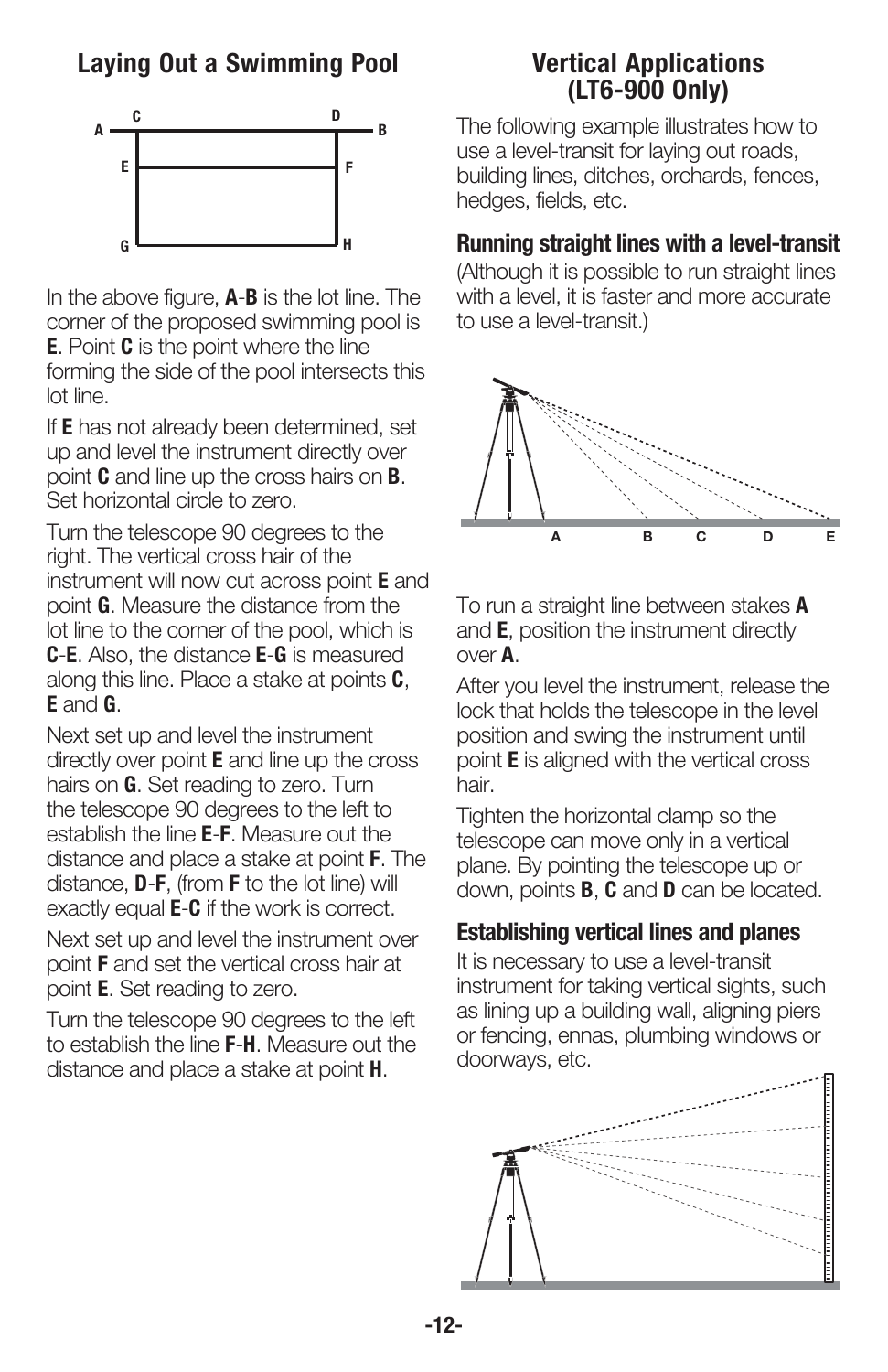To establish vertical lines and planes, first level the instrument, then release the locking levers which hold the telescope in the level position.

Swing the telescope vertically and horizontally until the line to be established is directly on the vertical cross hair. If the telescope is rotated up or down, each point cut by the vertical cross hair should be in a vertical plane with the starting point.

# CHECKING CALIBRATION

#### Your David White instrument must be serviced and repaired by an authorized David White service center.

You may, however, choose to check the instrument yourself to make sure it is properly adjusted. A simple, inexpensive setup can be established to check an instrument's line of sight:

- 1. Locate an area to set up a tripod that is 10 feet (3 m) away from a wall, post, permanent shelving, etc. and approximately 75 ft to 100 ft (22 m to 30 m) away at a 90°angle from another wall, post, etc.
- 2. Using an automatic level or other high-accuracy instrument known to be in perfect adjustment, secure it to the tripod and level it following instructions in the instrument's owner's manual.
- 3. Make sure the tripod is on a firm base and mark the location of the tripod shoe points. These marks can be used for future reference.
- 4. After the instrument has been completely leveled, sight on the wall that is 10 feet (3 m) away.
- 5. Place a two-foot section of rod ribbon on the wall so the horizontal cross hair of the instrument intersects the

middle of the two-foot section.

- 6. Rotate the instrument 90°and sight on the wall that is about 75 feet to 100 feet (22 m to 30 m) away.
- 7. Place a two-foot section of rod ribbon on that far wall so the horizontal cross hair of the instrument intersects the middle of the two-foot section (as in Step 5). Adjust this rod ribbon so that it reads the same exact point as the closer ribbon. Secure ribbon with tape or glue.
- 8. Now put the instrument to be checked on the tripod and take a reading on the ribbon 10 feet (3 m) away. Record the reading.
- 9. Rotate the instrument 90° and take a reading on the distant ribbon.
- 10. Compare the two readings. If there is a difference in the two readings, your instrument needs adjusting by a David White service facility.

If you have questions about checking for calibration, contact David White or a repair facility. All actual adjusting of the instrument must be done by a qualified service facility.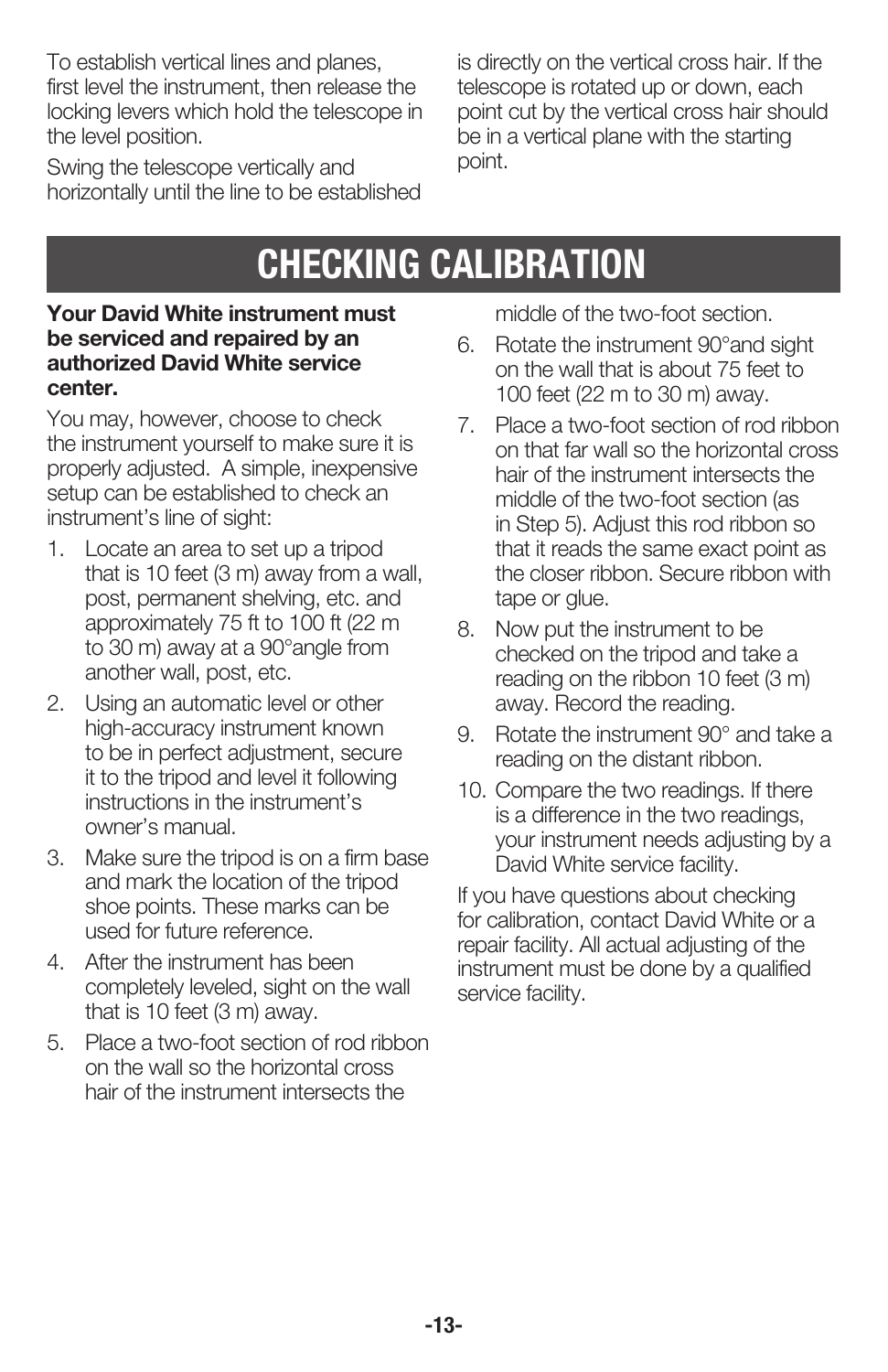# MAINTENANCE AND SERVICE

Store and transport the tool only in the supplied protective case.

Keep the tool clean at all times.

Do not immerse the tool into water or other fluids.

Wipe off debris using a moist and soft cloth. Do not use any cleaning agents or solvents.

Regularly clean the surfaces at the exit opening of the laser in particular, and pay attention to any fluff of fibers.

If the tool should fail despite the care taken in manufacturing and testing procedures, repair should be carried out by an authorized after-sales service center for Dave White's SitePro instruments. In all correspondence and spare parts orders, please always include the model number and serial number of the instruments.

All precision instruments should be cleaned, lubricated, checked and adjusted ONLY at a qualified instrument repair station or by the manufacturer, at least once a year.

In case of repairs, send in the instrument packed in its protective case 17.

friendly recycling in accordance with the

#### ENVIRONMENT PROTECTION

Recycle raw materials & batteries instead of disposing of waste. The unit, accessories, packaging & used batteries should be sorted for environmentally

latest regulations.

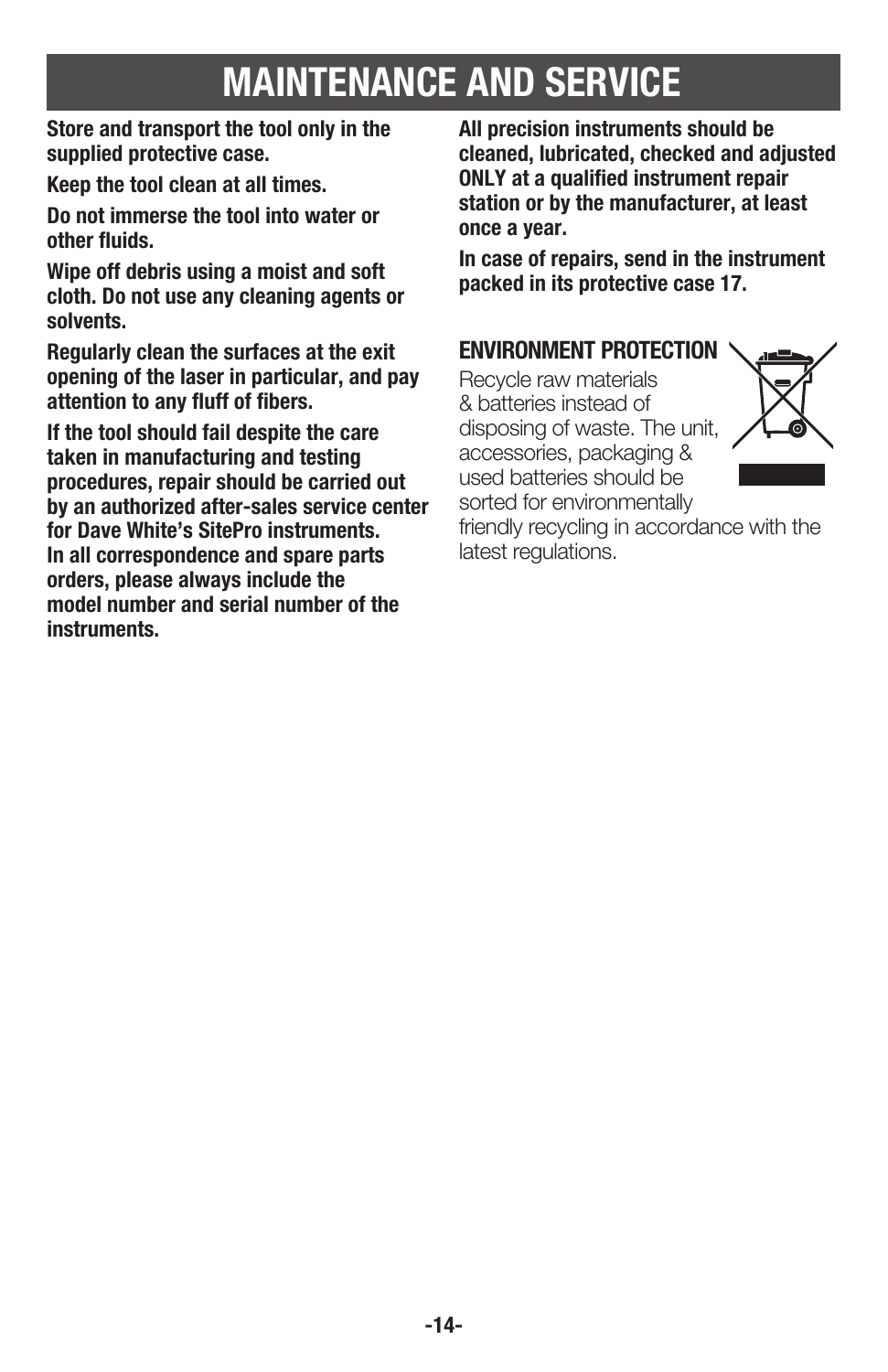## LIMITED WARRANTY

Dave White's SitePro ("Seller") warrants to the original purchaser only, that all David White laser tools and optical instruments will be free from defects in material or workmanship for a period of two (2) years from date of purchase.

SELLER'S SOLE OBLIGATION AND YOUR EXCLUSIVE REMEDY under this Limited Warranty and, to the extent permitted by law, any warranty or condition implied by law, shall be the repair or replacement of parts, without charge, which are defective in material or workmanship and which have not been misused, carelessly handled, or misrepaired by persons other than Seller or Authorized Service Center. To make a claim under this Limited Warranty, you must return the complete laser, optical instrument or David Whte product, transportation prepaid, to SITEPRO Service Department or Authorized Service Center. Please include a dated proof of purchase with your tool. For locations of nearby service centers, please call 1-855-354-9881.

THIS LIMITED WARRANTY DOES NOT APPLY TO ACCESSORY ITEMS SUCH AS TRIPODS, RODS, HAND LEVELS, FIELD SUPPLIES, TAPES, MOUNTING DEVICES AND OTHER RELATED ITEMS. THESE ITEMS RECEIVE A 90 DAY LIMITED **WARRANTY** 

To make a claim under this Limited Warranty, you must return the complete product, transportation prepaid. For details to make a claim under this Limited Warranty please visit www.davidwhite.com or call 1-855-354-9881.

ANY IMPLIED WARRANTIES SHALL BE LIMITED IN DURATION TO ONE YEAR FROM DATE OF PURCHASE. SOME STATES IN THE U.S., AND SOME CANADIAN PROVINCES DO NOT ALLOW LIMITATIONS ON HOW LONG AN IMPLIED WARRANTY LASTS, SO THE ABOVE LIMITATION MAY NOT APPLY TO YOU.

IN NO EVENT SHALL SELLER BE LIABLE FOR ANY INCIDENTAL OR CONSEQUENTIAL DAMAGES (INCLUDING BUT NOT LIMITED TO LIABILITY FOR LOSS OF PROFITS) ARISING FROM THE SALE OR USE OF THIS PRODUCT. SOME STATES IN THE U.S., AND SOME CANADIAN PROVINCES DO NOT ALLOW THE EXCLUSION OR LIMITATION OF INCIDENTAL OR CONSEQUENTIAL DAMAGES, SO THE ABOVE LIMITATION MAY NOT APPLY TO YOU.

THIS LIMITED WARRANTY GIVES YOU SPECIFIC LEGAL RIGHTS, AND YOU MAY ALSO HAVE OTHER RIGHTS WHICH VARY FROM STATE TO STATE IN THE U.S., OR PROVINCE TO PROVINCE IN CANADA AND FROM COUNTRY TO COUNTRY.

THIS LIMITED WARRANTY APPLIES ONLY TO PRODUCTS SOLD WITHIN THE UNITED STATES OF AMERICA, CANADA AND THE COMMONWEALTH OF PUERTO RICO. FOR WARRANTY COVERAGE WITHIN OTHER COUNTRIES, CONTACT YOUR LOCAL SITEPRO DEALER OR IMPORTER.

David White is a registered trademark and offered exclusively by SitePro.